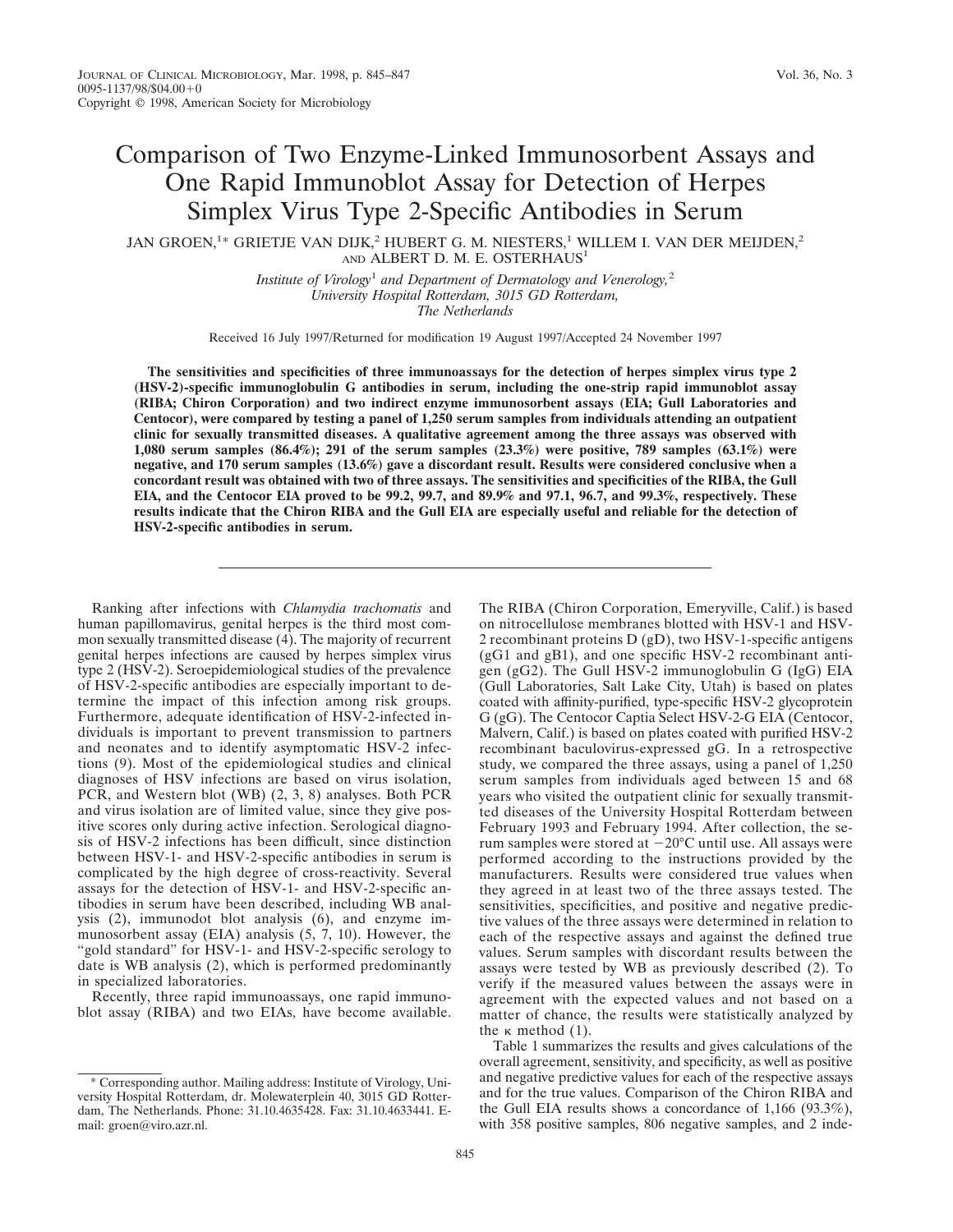| Assay and true<br>value                                               | <b>RIBA</b>     |                                          |                              |                                |                       |                       |                      |                      |                             | <b>Gull EIA</b>                       |                      |  |  |
|-----------------------------------------------------------------------|-----------------|------------------------------------------|------------------------------|--------------------------------|-----------------------|-----------------------|----------------------|----------------------|-----------------------------|---------------------------------------|----------------------|--|--|
|                                                                       |                 | No. of samples                           |                              | Overall<br>agreement<br>$(\%)$ | Sensitivity<br>$(\%)$ | Specificity<br>$(\%)$ | <b>PPV</b><br>$(\%)$ | <b>NPV</b><br>$(\%)$ | No. of samples              |                                       |                      |  |  |
|                                                                       | Positive        | Indeterminate                            | Negative                     |                                |                       |                       |                      |                      | Positive                    | Indeterminate                         | Negative             |  |  |
| <b>RIBA</b><br>Positive<br>Indeterminate <sup>b</sup><br>Negative     |                 |                                          |                              |                                |                       |                       |                      |                      | 358<br>9<br>22              | 9<br>$\overline{c}$<br>$\overline{c}$ | 22<br>20<br>806      |  |  |
| <b>Gull EIA</b><br>Positive<br>Indeterminate <sup>b</sup><br>Negative | 358<br>9<br>22  | 9<br>$\mathfrak{2}$<br>20                | 22<br>$\overline{2}$<br>806  | 93.3                           | 94.2                  | 97.3                  | 94.2                 | 97.3                 |                             |                                       |                      |  |  |
| Centocor EIA<br>Positive<br>Indeterminate <sup>b</sup><br>Negative    | 294<br>36<br>58 | $\boldsymbol{0}$<br>$\overline{0}$<br>31 | 20<br>6<br>805               | 87.9                           | 93.6                  | 93.3                  | 83.5                 | 97.6                 | 293<br>33<br>63             | 3<br>$\frac{3}{7}$                    | 16<br>6<br>826       |  |  |
| True value<br>Positive<br>Indeterminate <sup>b</sup><br>Negative      | 360<br>3<br>25  | $\boldsymbol{0}$<br>$\overline{2}$<br>29 | 3<br>$\boldsymbol{0}$<br>828 | 95.2                           | 99.2                  | 97.1                  | 93.5                 | 99.6                 | 360<br>$\overline{0}$<br>29 | 3<br>5<br>5                           | 1<br>$\theta$<br>847 |  |  |

TABLE 1. Estimation of levels of agreement, sensitivities, specificities, and positive and negative predictive values for three HSV-2 IgG-specific antibody assays*<sup>a</sup>*

 $\alpha$  Each of the respective assays and the true values were considered the gold standard. PPV and NPV, positive and negative predictive values, respectively.<br>  $\beta$  Indeterminate results were not used to calculate overall

terminate results. Discordant results were found among 84 serum samples; 22 samples scored positive in the Chiron RIBA and negative in the Gull EIA, 22 scored positive in the Gull EIA and negative in the Chiron RIBA, and 40 samples scored indeterminate in both assays. The measure of agreement between these assays ( $\kappa = 0.852$ ) was very good (1). Comparison between the Chiron RIBA and the Centocor EIA demonstrated an overall agreement of 87.9% (1,099 of 1,250), with 294 positive and 805 negative serum sample results. A total of 151 serum samples proved to be discordant for both assays. The measure of agreement between these assays ( $\kappa = 0.731$ ) was good (1). Between both EIAs, the overall agreement was 89.8% (1,122 of 1,250); 293 samples scored positive, 826 scored negative, and 3 scored indeterminate. Discordant results were detected for 128 samples. The measure of agreement between these assays ( $\kappa = 0.765$ ) was good (1). Concordant results with all three assays were obtained for 1,080 of the 1,250 serum samples (86.4%); a positive result in all three assays was obtained with 291 serum samples (23.3%), a negative result was obtained with 789 samples (63.1%), and a discordant result was found for 170 serum samples (13.6%). Ninety-three serum samples of the 170 samples with a discordant result were tested by WB. Fortyseven (50.4%) of the 93 discordant samples scored positive by WB. Of these 47 WB-positive serum samples, 37 (78.7%) were positive by the RIBA, 23 (48.9%) were positive by the Gull EIA, and 10 (21.2%) were positive by the Centocor EIA. The calculated sensitivities of the Chiron RIBA against the Gull EIA and Centocor EIA were 94.2 and 93.6%, respectively. Sensitivities of 94.2 and 94.8% were obtained with the Gull EIA against the Chiron RIBA and the Centocor EIA, respectively. The sensitivity of the Centocor EIA was slightly lower than those of the Chiron RIBA and the Gull EIA (83.5 and 82.3%, respectively). The variation in specificity between the respective assays was less than 10% (92.9 to 98.1%). When the results of the respective

assays were determined in relation to the defined true values, the sensitivity of the RIBA was 99.2%, that of the Gull EIA was 99.7% and that of the Centocor EIA was 89.9%. The specificities of these assays varied between 96.7 and 98.2%.

Until recently, no commercial assays were available for the detection of HSV-2-specific antibodies in human serum. The WB was the only assay that could discriminate between HSV-1- and HSV-2-specific antibodies but could not be performed routinely in clinical laboratory settings for HSV-1 and HSV-2 serodiagnosis. The availability of HSV-2-specific serological assays offers the opportunity for clinical and peripheral diagnostic laboratories to confirm a clinical diagnosis of HSV-2 infection without using relatively time-consuming and relatively expensive virus isolation methods. Our retrospective studies have analyzed the potential utility of the three HSV-2 assays to ensure correct serodiagnosis of HSV-2 infection and have shown slight differences in sensitivity and specificity. The high degree of sensitivity and specificity of the Chiron RIBA for the detection of HSV-2 antibodies in serum allows an accurate serodiagnosis of HSV-2 infections in clinically suspected cases. The advantage of this assay is that with one nitrocellulose strip both HSV-1 and HSV-2 antibodies in serum can be identified. In contrast with the Chiron RIBA, which is particularly useful for analysis of limited numbers of samples, the Gull EIA provides a rapid tool for large seroepidemiological studies with comparable sensitivity and specificity. Approximately 10% of the samples tested in this study by the Chiron and the Gull immunoassays were not detected by the Centocor assay. The specificity of the Centocor EIA is similar to those of the other assays. This study clearly demonstrates that the results obtained with the Chiron RIBA and the Gull EIA especially coincided very well and that both can be used for serodiagnosis of HSV-2 infections.